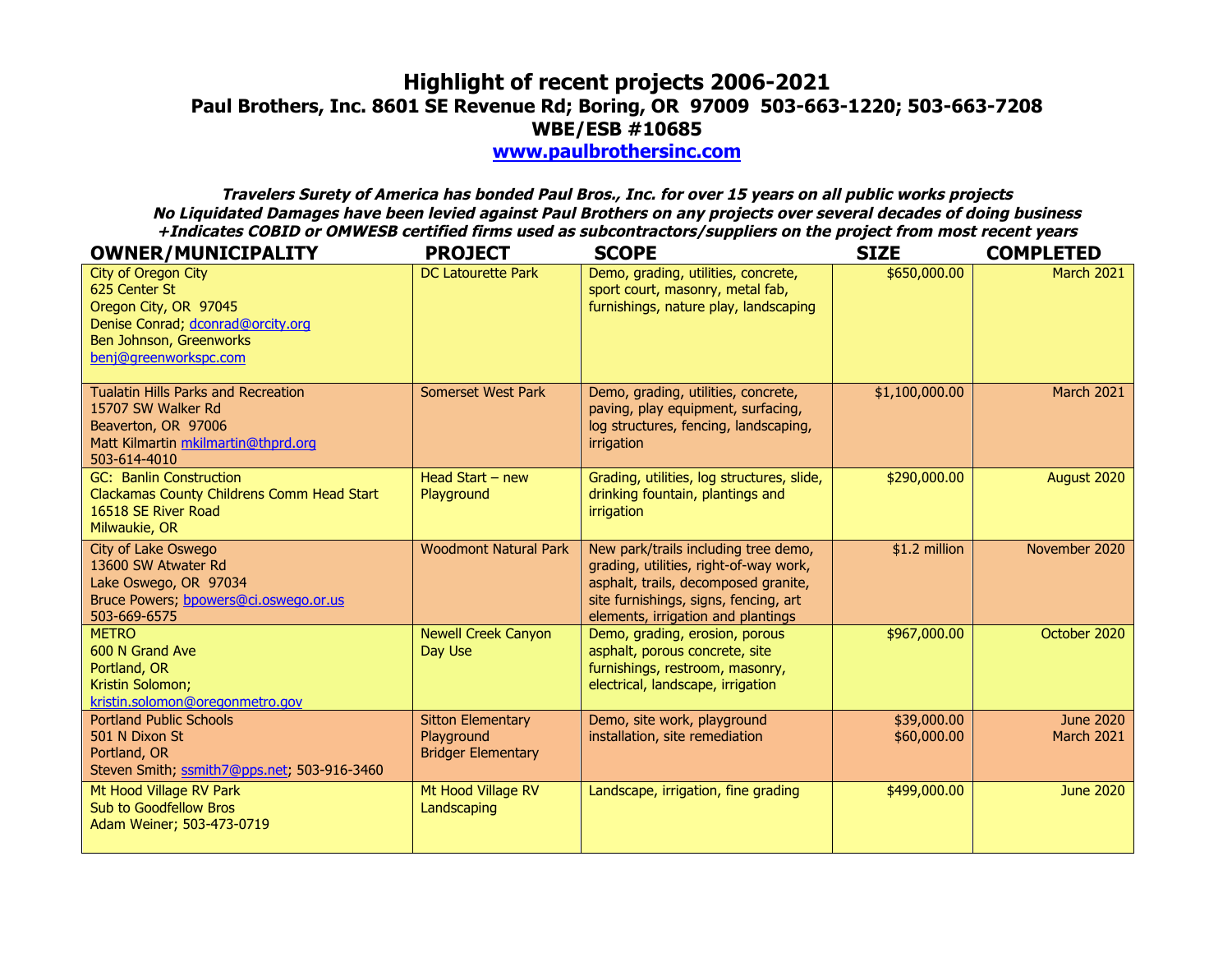| City of Gresham<br>Eastman Parkway - Gresham City Hall<br>Mike Green; Michael.green@greshamoregon.gov;<br>503-618-2492                                                           | <b>Mayor Charles Becker</b><br>Park                                              | Site work, grading, utilities, concrete,<br>electrical, masonry, fencing,<br>furnishings, structures, sport court,<br>landscaping, irrigation                                                                                | \$1,152,000.00 | February 2020    |
|----------------------------------------------------------------------------------------------------------------------------------------------------------------------------------|----------------------------------------------------------------------------------|------------------------------------------------------------------------------------------------------------------------------------------------------------------------------------------------------------------------------|----------------|------------------|
| City of Portland - Parks and Recreation<br>1120 SW 5 <sup>th</sup> Ave, Suite 1302<br>Portland, OR 97204<br>Gary Datka; gary.datka@portlandoregon.gov;<br>971-288-9230           | <b>Lynchview Park</b><br>(newly named: Verdell<br><b>Burdine Rutherford Prk)</b> | Demo, site work, grading, utilities,<br>street work/ROW, stormwater/swale,<br>concrete, paving, electrical, masonry,<br>site furnishings, surfacing, structure,<br>playground, metal fabrication,<br>landscaping, irrigation | \$2,335,400.00 | February 2020    |
| <b>Gresham Barlow SD</b><br>1331 NW Eastman Parkway                                                                                                                              | Sam Barlow High School<br>(sub to Lease Crutcher)                                | Site work, fine grading, landscaping,<br>irrigation, stormwater swales                                                                                                                                                       | \$498,000.00   | <b>Fall 2019</b> |
| Gresham, OR 97030<br>Mike Levesque, Lease Crutcher Lewis                                                                                                                         | N Gresham Elem School<br>(sub to Bremik)                                         |                                                                                                                                                                                                                              | \$394,000.00   | <b>Fall 2019</b> |
| Trevor DeLuca, Bremik Construction<br>Jeff Scott, Bremik Construction                                                                                                            | <b>Hall Elementary</b><br>(sub to Bremik)                                        |                                                                                                                                                                                                                              | \$175,000.00   | Winter 2020      |
| <b>World Forestry Center</b><br>4033 SW Canyon Rd<br>Portland, OR 97221<br>Chuck Wiley, cwiley@worldforestry.org                                                                 | Miller Grandchildren<br><b>Garden Project</b>                                    | Site demo, earthwork, grading,<br>utilities, pavers, concrete, fencing,<br>structures, electrical, landscaping,<br>irrigation                                                                                                | \$410,000.00   | April 2019       |
| <b>Steelhammer Investment Properties</b><br>61855 Dunbar Ct<br>Bend, OR 97702<br>Geoff Steelhammer; gsteelhammer@me.com                                                          | <b>Steelhammer Site</b><br><b>Development Project</b>                            | Demo, earthwork, grading, street<br>work/ROW, concrete, utilities,<br>stormwater swales, paving, masonry,<br>metal fab, striping, landscaping and<br>irrigation                                                              | \$660,000.00   | April 2019       |
| <b>City of Wilsonville</b><br>29799 SW Town Center Loop East<br>Wilsonville, OR 97070<br>Kerry Rappold; 503-570-1570<br>rappold@ci.wilsonville.or.us                             | <b>Community Garden</b><br>Parking Lot Renovation                                | Demo, earthwork, grading, utilities,<br>stormwater, electrical, concrete,<br>bridge, paving, striping, stormwater<br>swale, landscaping, irrigation                                                                          | \$765,000.00   | April 2019       |
| West Linn School District/Ross Recreation<br>5464 West "A" Street<br>West Linn, OR 97068<br>Ben Stanford, Ross Rec; 503.432.8950                                                 | Cedaroak Playground                                                              | Playground demo, earthwork,<br>installation, asphalt path, site<br>restoration                                                                                                                                               | \$40,000       | September 2018   |
| <b>TriMet</b><br>1800 SW First Avenue<br>Portland, OR 97201<br>Tim Potts 503-962-2135; pottst@trimet.org                                                                         | <b>Boise Parking Lot and</b><br>Landscaping                                      | Demo, earthwork, grading, utilities,<br>electrical, concrete, fencing, gates,<br>masonry, paving, striping, signage,<br>landscaping, irrigation                                                                              | \$670,000.00   | November 2018    |
| Tualatin Valley Parks and Recreation<br>15707 SW Walker Road<br>Beaverton, OR 97006<br>Jerry Burgess; jburgess@thprd.org;                                                        | <b>Hazeldale Park Parking</b><br>Lot and Playground<br>Renovation                | Demo, earthwork, grading, utilities,<br>asphalt, concrete, site furnishings,<br>playground, irrigation                                                                                                                       | \$420,000.00   | October 2018     |
| <b>Hillsboro Parks and Recreation</b><br>123 W. Main Street, Suite 250<br>Hillsboro, OR 97123<br>Maria Rosa Davila Bores; 503-681-5319<br>Maria.davilabores@hillsboro-oregon.gov | <b>Walnut Park Renovation</b>                                                    | Earthwork, utilities, concrete,<br>restroom building, shelters, irrigation,<br>landscaping                                                                                                                                   | \$290,000.00   | August 2018      |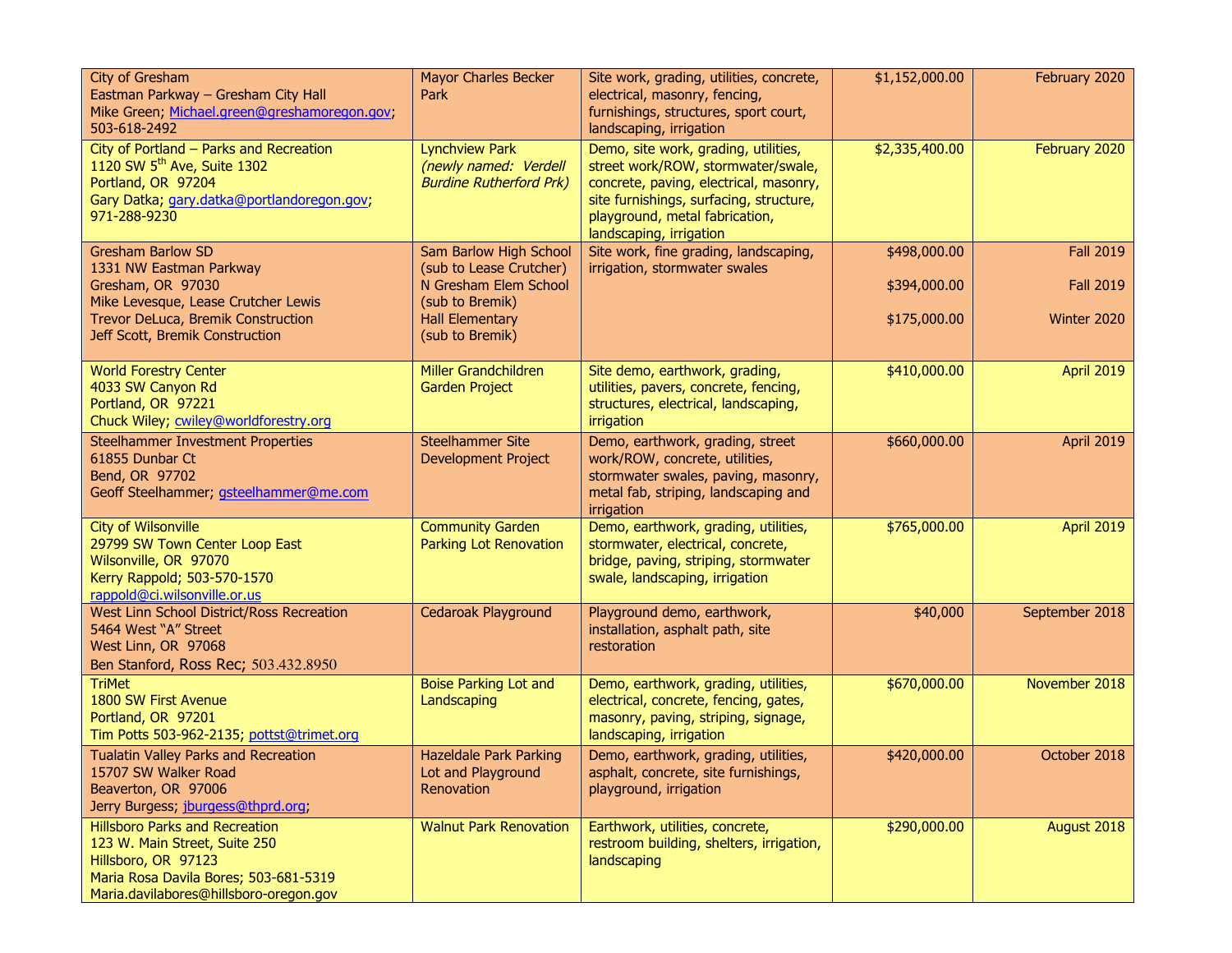| <b>Bremik Construction</b><br>1026 SE Stark St<br>Portland, OR 97214<br>Ben Carlson; Susan Castner 503-688-1000                                                            | <b>Troutdale Elementary</b><br>and<br>North Gresham<br><b>Elementary Landscape</b>          | Subcontractor $-$ site work, fine<br>grading, site furnishings, landscaping,<br>irrigation                                                                              | \$210,000.00<br>\$425,000.00          | September 2018<br>September 2019 |
|----------------------------------------------------------------------------------------------------------------------------------------------------------------------------|---------------------------------------------------------------------------------------------|-------------------------------------------------------------------------------------------------------------------------------------------------------------------------|---------------------------------------|----------------------------------|
| City of West Linn<br>22500 Salamo Rd<br>West Linn, OR<br>Ken Worcester; 503-742-6049                                                                                       | White Oak - Savanna<br><b>Nature Playscape</b>                                              | $CM/GC$ – design and build trails and<br>play structures. Grading, haul,<br>masonry, paving, structures,<br>surfacing                                                   | \$50,000.00<br><b>Preconstruction</b> | <b>June 2018</b>                 |
| City of Portland - Parks and Recreation<br>1120 SW 5 <sup>th</sup> Ave, Suite 1302<br>Portland, OR 97204<br>Travis Ruybal; travis.ruybal@portlandoregon.gov                | Spring Garden Park and<br><b>Local Improvement</b><br><b>District</b><br>(24% total DMWESB) | Grading, utilities, concrete, masonry,<br>water feature, playground, surfacing,<br>furnishings, structures, landscaping,<br>irrigation                                  | \$3.1 million                         | <b>June 2018</b>                 |
| <b>West Linn/Wilsonville SD</b><br><b>Subcontract K&amp;E Excavating</b><br>Jay Johnson, PE<br>503-399-4833; jay@keex.net                                                  | <b>Meridian MS</b><br><b>ROW Improvements</b>                                               | Landscaping, irrigation                                                                                                                                                 | \$135,000.00                          | August 2017                      |
| City of Portland - Parks and Recreation<br>1120 SW 5 <sup>th</sup> Ave, Suite 1302<br>Portland, OR 97204<br>Lisa Tyler, RLA<br>503-823-5116; lisa.tyler@portlandoregon.gov | <b>Willamette Park</b><br>Improvements+<br>(20% total DWMESB)                               | Demo, grading, utilities, traffic<br>control, concrete, paving, buildings,<br>electrical, striping, site furnishings,<br>masonry, metal fab, landscaping,<br>irrigation | \$960,000.00                          | September 2017                   |
| ODOT - Region 1<br><b>Beaverton Managers Office</b><br>6000 SW Raab Rd<br>Portland, OR 97221<br><b>Justin Brandon</b><br>971-673-5220; justin.brandon@odot.state.or.us     | Hwy 26-Glencoe Rd<br>Landscape                                                              | Landscape grading, planting,<br>temporary irrigation, maintenance                                                                                                       | \$90,000.00                           | April 2017                       |
| City of Sherwood<br>15527 SW Willamette St<br>Sherwood, OR 97140<br>Darren Caniparoli, Supervisor<br>503-925-2334; caniparoliD@sherwoodoregon.gov                          | <b>Woodhaven Park</b><br>Phase $2 +$                                                        | Grading, excavation, underground<br>utilities, concrete, paving, electrical,<br>restroom, bridge, site furnishings,<br>landscaping, irrigation                          | \$774,000.00                          | Dec 2016                         |
| Port of Ridgefield - Anderson Environmental<br><b>Subcontract to AEC</b><br>Justin Krueger, Superintendent, AEC<br>360-846-8551; justink@aecllc.net                        | <b>Off-Property Landscape</b><br><b>Restoration</b>                                         | Soil placement, landscaping,<br>irrigation, planting                                                                                                                    | \$600,000.00/<br>\$350,000 part II    | Dec 2016/<br><b>July 2017</b>    |
| <b>Oregon Parks and Recreation</b><br>725 Summer St, NE, Suite C<br>Salem, OR 97301-1271<br>Scott Stewart: 541-388-6390                                                    | <b>Tryon Creek Nature</b><br>Parking Lot<br>Renovation+                                     | Demolition, haul off, grading,<br>concrete, asphalt, permeable pavers,<br>landscaping                                                                                   | \$250,000.00                          | August 2016                      |
| <b>City of Camas</b><br>616 NE 4 <sup>th</sup> Ave<br>Camas, WA 98607<br>Anita Ashton, Eng III; 360-817-7231<br>aashton@cityofcamas.us                                     | Coopers View Park+                                                                          | Grading, excavation, utilities,<br>concrete, paving, site furnishings,<br>seeding, irrigation, landscaping                                                              | \$417,000.00                          | September 2016                   |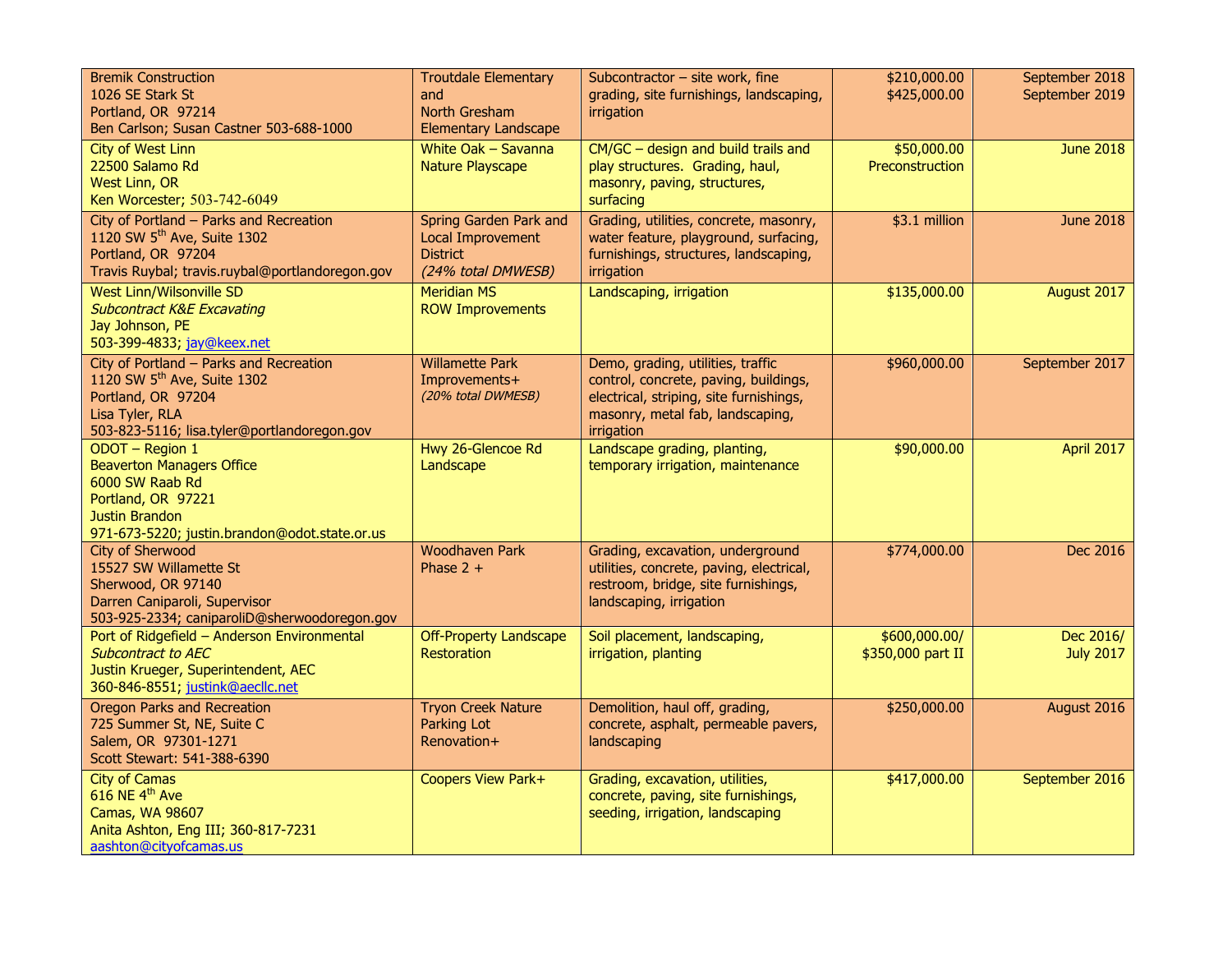| City of LaPine<br>16345 $6^{th}$ St<br>LaPine, OR 97739<br>Eric Huffman, PE; BECON; 541-633-3140;<br>ehuffman@beconeng.com                                                 | Hwy 97 and $1st$ St<br>Landscaping/Irrigation                                 | Utilities, electrical, irrigation,<br>landscaping                                                                          | \$119,000.00 | May 2016         |
|----------------------------------------------------------------------------------------------------------------------------------------------------------------------------|-------------------------------------------------------------------------------|----------------------------------------------------------------------------------------------------------------------------|--------------|------------------|
| City of Renton<br>1055 S Grady Way, 6 <sup>th</sup> Floor<br>Renton, WA 98057<br>Todd Black, PLA; 425-4330-6571;<br>tblack@rentonwa.gov                                    | <b>Meadow Crest Park</b>                                                      | Grading, furnishings, concrete, play<br>equipment, irrigation, landscaping                                                 | \$199,500.00 | <b>July 2016</b> |
| Ever Fresh Fruit Company<br><b>Subcontract to Todd Construction</b><br>Anna Todd, Project Manager 503-620-7652;<br>atodd@toddconstruction.com                              | Ever Fresh Fruit-<br>Landscaping                                              | Landscaping and irrigation                                                                                                 | \$50,000.00  | Summer 2016      |
| City of Sammamish - Parks and Recreation<br>801 228 <sup>th</sup> Ave, SE<br>Sammamish, WA 98075<br>Kellye Hilde, Parks Manager<br>425-295-0582; khilde@Sammamish.us       | Big Rock Park +                                                               | Clearing, grading, aggregate,<br>concrete, stone masonry, paving, site<br>furnishings, irrigation, seeding,<br>landscaping | \$570,000.00 | <b>Feb 2016</b>  |
| <b>Puyallup School District</b><br>323-12 <sup>th</sup> Street<br>Puyallup, WA 98371<br>Mike Meadows, Director Construction<br>253-435-6622; meadowme@puyalllup.k12.wa.us  | Sparks Stadium - Grass<br>Field                                               | Clearing, grading, soil prep, sod,<br>utilities, electrical, irrigation, fencing                                           | \$413,000.00 | Feb 2016         |
| City of Tukwila - Parks and Recreation<br>12424 42 <sup>nd</sup> Ave, S<br>Tukwila, WA 98168<br>Dave Johnson, Project Engineer<br>206-767-2308; dave.johnson@tukwilawa.gov | <b>Duwamish Hill Preserve</b><br>Phase $2 +$                                  | Clearing, grubbing, grading, trails,<br>fencing, irrigation, seeding, plantings,<br>naturalization                         | \$564,170.00 | <b>Jan 2016</b>  |
| <b>Seattle Housing Authority</b><br>190 Queen Anne Ave, N<br>Seattle, WA 98028<br>Brent Palmason, Project Mgr; 206-615-3558<br>brent.palmason@seattlehousing.org           | <b>Rainier Vista</b><br>Block 33 Park +                                       | Clearing, grubbing, grading,<br>aggregate, concrete, electrical, site<br>furnishings, irrigation, landscaping              | \$369,900.00 | <b>Nov 2015</b>  |
| Hamilton Construction/Bend Parks and Rec<br><b>PO Box 659</b><br>Springfield, OR 97477<br>541-746-2426; 541-746-7635<br>Evan Stuart; estuartham@hamil.com                  | Colorado Dam-Safe<br>Passage Project +                                        | In-water work; plantings; irrigation;<br>sod placement; landscape grading<br>(PBI was subcontractor)                       | \$145,000.00 | Summer 2015      |
| <b>ODOT-Region 1</b><br>3700 SE 92nd<br>Portland, OR 97266<br>Marty Ebner, Project Coordinator<br>503-731-3190; martin.j.ebner@odot.or.state.us                            | I-5: SW Iowa Street<br>Viaduct Br-Phase $3 +$                                 | Traffic control, clearing/grubbing,<br>seeding, planting, irrigation, site<br>restoration                                  | \$301,500.00 | Spring 2015      |
| Water Environment Services-Clack Cnty District 1<br>2051 Kaen Rd<br>Oregon City, OR 97045<br>Gail Shaloum, WES, 503-742-4567;<br>gshaloum@clackamas.us                     | Kellogg Creek Water<br><b>Pollution Control Plant-</b><br>Landscaping Improve | Erosion, earthwork, tree removal,<br>design/build irrigation, planting,<br>fencing, restoration                            | \$205,000.00 | Spring 2015      |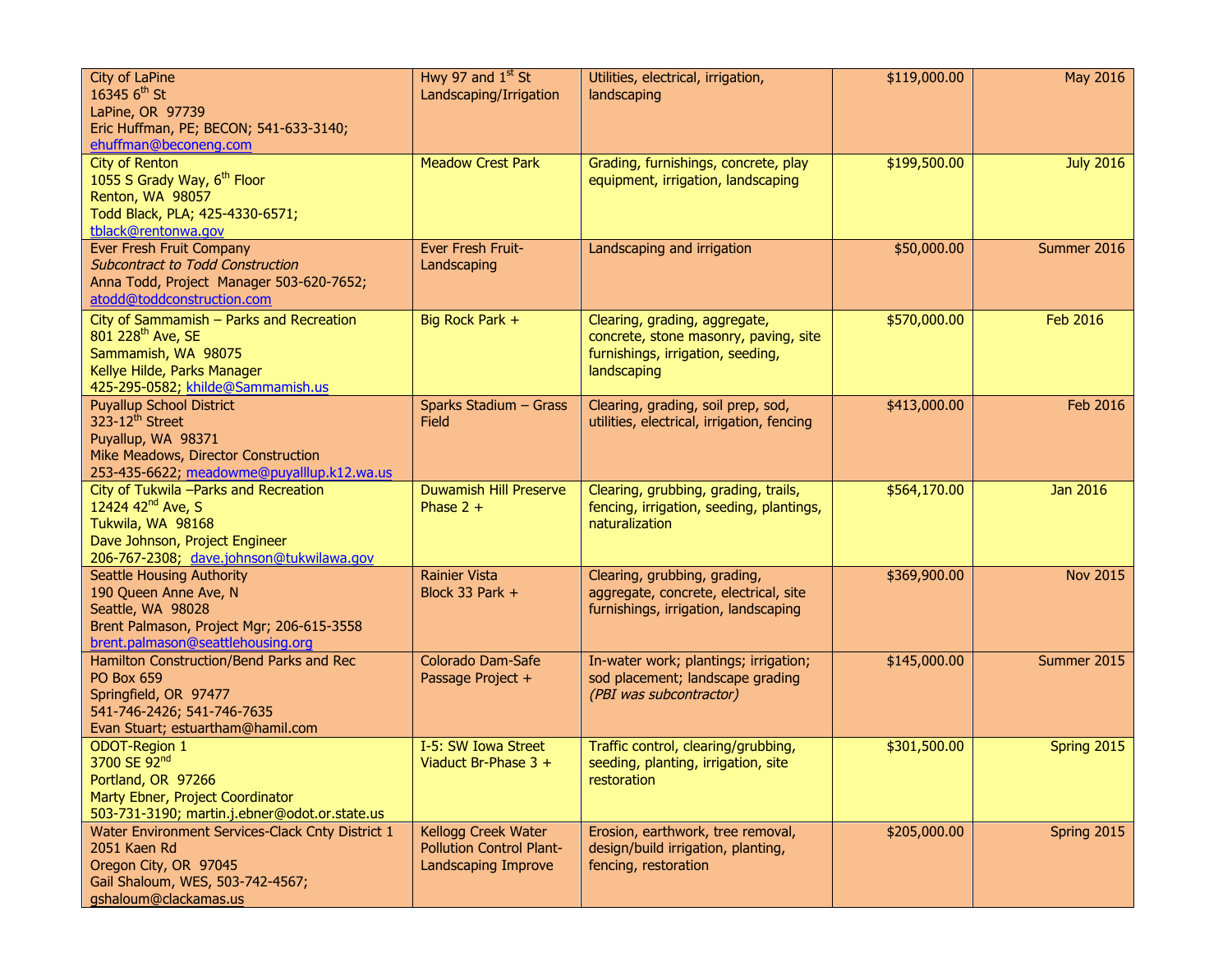| Port of Ridgefield<br>111 W. Division<br>Ridgefield, WA<br>Curtis Riley, MLA 541-510-3200<br>criley@maulfoster.com                                                                                             | <b>Carty Lake-Lake River</b><br><b>Landscape Remediation</b>           | Erosion, earthwork, seeding,<br>extensive wetland planting, wildlife<br>fencing, irrigation, plantings                                                                                                               | \$579,000.00   | <b>Fall 2015</b> |
|----------------------------------------------------------------------------------------------------------------------------------------------------------------------------------------------------------------|------------------------------------------------------------------------|----------------------------------------------------------------------------------------------------------------------------------------------------------------------------------------------------------------------|----------------|------------------|
| City of Monmouth<br>151 Main Street W<br>Monmouth, OR 97361<br><b>Russell Cooper</b><br>rcooper@ci.monmouth.or.us; 503-838-2173<br>Marina Warren, Cameron McCarthy<br>541-485-7385; marina@cameronmccarthy.com | <b>Madrona Park</b>                                                    | Earthwork, erosion, drainage,<br>asphalt, concrete, building, site<br>furnishings, irrigation, landscaping                                                                                                           | \$467,720.00   | <b>Fall 2014</b> |
| <b>Tualatin Hills Parks and Recreation</b><br>6220 SW 112 <sup>th</sup> Ave<br>Beaverton, OR 97008<br>Peter Foster 503-629-6305 x 2734<br>pfoster@thprd.org<br>Chuck Gregory, AKS; cgregory@aks.com            | <b>Howard M Terpenning</b><br><b>ADA Parking Lot</b><br>Improvements + | Earthwork, erosion, drainage, storm,<br>water, asphalt, concrete, electrical,<br>irrigation, landscaping<br>AB, ACP, REIN, EART, ELEC, LS,<br>MHA, PCP,                                                              | \$678,900.00   | Winter 2015      |
| <b>Bend Parks and Recreation</b><br>799 SW Columbia Street<br>Bend, OR 97702<br>Brian Hudspeth 541-389-7275<br>brian@bendparksandrec.org                                                                       | Pine Nursery/Ponderosa<br>Parks $+$                                    | Erosion, concrete, fencing, irrigation,<br>landscaping, seeding<br>AB, ACP, EART, LS, MHA, PCP, TTC                                                                                                                  | \$547,951.00   | <b>Fall 2014</b> |
| <b>City of Shoreline</b><br>17500 Midvale Ave., N.<br>Shoreline, WA 98133<br>Paul Laine 206-801-2700<br>plaine@shorelinewa.org                                                                                 | Greenworks 2014                                                        | Erosion, porous asphalt, concrete,<br>seeding, rockery, landscape<br>AB, ACP, REIN, EART, LS, PCP, TTC                                                                                                               | \$117,000.00   | Summer 2014      |
| <b>Clean Water Services</b><br>2550 SW Hillsboro Hwy<br>Hillsboro, OR 97123<br>Jadene T Stensland 503-681-3662<br>stenslandj@cleanwaterservices.org                                                            | <b>Cedar Mill Falls</b><br><b>Stormwater Swale</b>                     | Erosion control, earthwork,<br>Storm water, drainage, woody debris,<br>plantings, fencing                                                                                                                            | \$136,900.00   | Winter 2014      |
| <b>Tualatin Hills Parks and Recreation</b><br>6220 SW 112 <sup>th</sup> Ave<br>Beaverton, OR 97008<br>Tim Bonnin 503-629-6305 x 2737; 503-629-6307<br>tbonnon@thprd.org                                        | Barsotti Park +                                                        | Earthwork, drainage, storm, paving,<br>athletic field and court, concrete, site<br>furnishings, electrical, irrigation,<br>fencing, landscaping<br>AB, ACP, EART, LS, MHA, PAVE, PCP                                 | \$857,314.00   | Late fall 2013   |
| <b>City of Sandy</b><br>39250 Pioneer Blvd<br>Sandy, OR 97055<br>Nancy Enabnit 503-489-2157; 503-668-5891<br>nenabnit@cityofsandy.com                                                                          | <b>Bornstedt Park</b>                                                  | Earthwork, drainage, storm, concrete,<br>site furnishings, splash pad, fencing,<br>irrigation and landscaping<br>AB, ACP, EART, LS, MHA, PAVE, PCP                                                                   | \$534,700.00   | Late fall 2013   |
| City of Seattle- Parks and Recreation<br>800 Maynard Ave., S., Suite 300<br>Seattle, WA 98134<br>Kim Baldwin, Sr Manager<br>206-684-8614; kim.baldwin@seattle.gov<br>DBE Goal: 30% - attempting                | <b>Maple Leaf Reservoir</b><br>Park Development +                      | Earthwork, drainage, storm, paving,<br>structures, athletic fields and courts,<br>concrete, extensive site furnishings,<br>artwork, electrical, asphalt, irrigation,<br>landscaping<br>AB, ACP, BLD1, EART, LS, MHA, | \$3,048,900.00 | Late fall 2013   |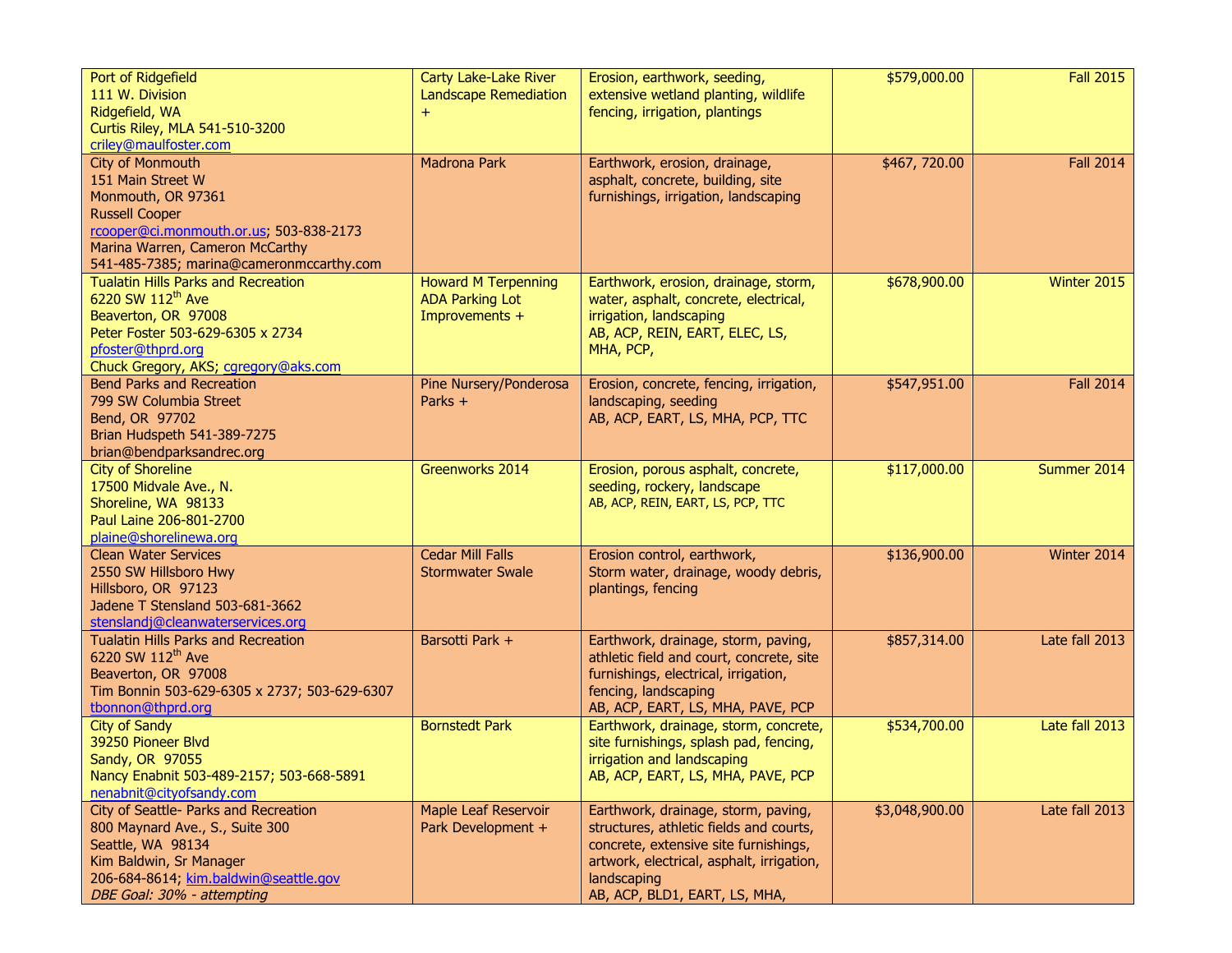|                                                                                                                                                               |                                                    | PAVE, PCP, TTC                                                                                                                                                                                                  |                |                  |
|---------------------------------------------------------------------------------------------------------------------------------------------------------------|----------------------------------------------------|-----------------------------------------------------------------------------------------------------------------------------------------------------------------------------------------------------------------|----------------|------------------|
| <b>City of Gervais</b><br>524 Fourth St; PO Box 329<br>Gervais, OR 97026<br>Kurt Lango; Lango-Hansen Architect 503-295-2437<br>kurt@langohansen.com           | <b>Black Walnut Park</b>                           | Earthwork, drainage, concrete,<br>fencing, restroom, shelter, splash<br>pad, landscaping, irrigation, site<br>furnishings<br>AB, ACP, BLD, EART, ELEC, LS, MHA, PCP,<br><b>SIGN</b>                             | \$592,460.00   | Winter 2013      |
| <b>Tualatin Hills Parks and Recreation</b><br>6220 SW 112th Ave<br>Beaverton, OR 97008<br>David Lewis 503-629-6305; 503-629-6307<br>dlewis@thprd.org          | The Bluffs Park                                    | Earthwork, drainage, paving,<br>landscaping, site furnishings<br>AB, ACP, EART, PAVE                                                                                                                            | \$244,635.00   | Winter 2013      |
| City of Salem - Public Works Department<br>555 Liberty St, Room 325<br>Salem, OR 97301<br>Andy Groh 503-588-6211; 503-588-6025<br>agroh@cityofsalem.net       | <b>Hoodview Park</b>                               | Earthwork, drainage, paving, fencing,<br>concrete, play equipment, irrigation,<br>landscaping<br>AB, ACP, EART, LS, MHA, PAVE, PCP,<br><b>SIGN</b>                                                              | \$631,432.99   | Winter 2013      |
| <b>Tualatin Hills Parks and Recreation</b><br>6220 SW 112 <sup>th</sup> Ave<br>Beaverton, OR 97008<br>Gery Keck 503-629-6305; 503-629-6307<br>Gkeck@thprd.org | Evelyn Schiffler Park                              | Earthwork, drainage, storm, paving,<br>buildings, electrical, concrete, skate<br>park, athletic fields/courts, site<br>furnishings, irrigation, landscaping<br>AB, ACP, REIN, EART, ELEC, LS, MHA,<br>PAVE, PCP | \$1,796,000.00 | Winter 2013      |
| Clackamas County - Business Development<br>150 Beavercreek Rd<br>Oregon City, OR 97045<br>Dennis Everson 503-742-4400; 503-841-3265<br>denniseverson@msn.com  | <b>Boring Station Trailhead</b><br><b>Park</b>     | Earthwork, drainage, storm,<br>irrigation, paving, building, electrical,<br>plumbing, site furnishings, concrete,<br>landscaping<br>AB, ACP, BLD, EART, ELEC, LS, MHA,<br>PAVE, PCP, SIGN, TTC                  | \$727,629.00   | Spring 2012      |
| <b>Tualatin Hills Parks and Recreation</b><br>15707 SW Walker Rd<br>Beaverton, OR 97006<br>Rene Brucker 503-645-6433; rbrucker@thprd.org                      | <b>Camille Park</b><br>Improvements                | Earthwork, paving, boardwalk,<br>bridge, asphalt, play structures,<br>landscaping<br>AB, ACP, REIN, EART, LS, MHA, PAVE,<br><b>PCP</b>                                                                          | \$375,000.00   | Winter 2012      |
| City of Seattle, Dept of Parks and Rec<br>800 Maynard Ave., S., 3rd floor<br>Seattle, WA 98134<br>Kim Baldwin - kim.baldwin@seattle.gov                       | <b>Crown Hill Elementary</b><br><b>Park</b>        | Earthwork, utilities, sewer, skate<br>park, park improvements, ball fields,<br>asphalt, irrigation and landscaping<br>AB, ACP, REIN, EART, ELEC, LS, MHA,<br>APVE, PCP                                          | \$672,791.00   | Winter 2012      |
| City of Redmond<br>15670 NE 85 <sup>th</sup> St<br>Redmond, WA 98073<br>John Mork 425-556-2713<br>jemork@redmond.gov                                          | Bear Creek Park -<br><b>Water Quality Facility</b> | Erosion, in-water work, porous<br>asphalt, wetland plantings, woody<br>debris, fencing, drainage, rock wall,<br>landscaping<br>AB, ACP, EART, LS, MHA, PAVE, SIGN                                               | \$403,700.00   | <b>Fall 2011</b> |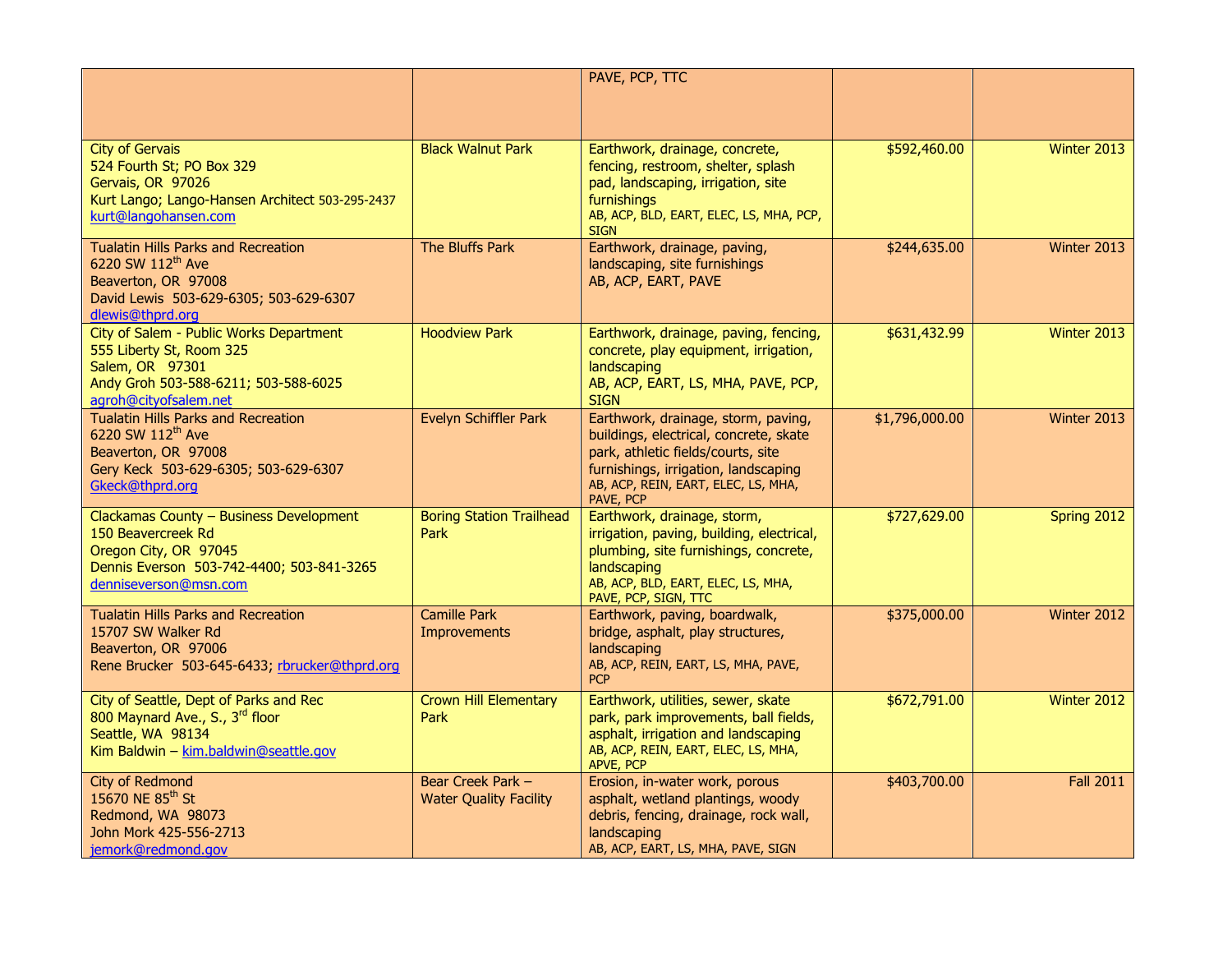| <b>City of Shoreline</b><br>17500 Midvale Ave., N.<br>Shoreline, WA 98133<br>Paul Laine 206-801-2700                        | <b>Green Street</b><br><b>Demonstration Project</b><br>and Greenworks 2011<br>Project | erosion, porous asphalt, concrete,<br>mulch, seeding, rockery, landscape<br>AB, ACP, REIN, EART, LS, PCP, TTC                                                     | \$239,700.00;<br>\$198, 815.00 | Winter 2011; Spring<br>2011 |
|-----------------------------------------------------------------------------------------------------------------------------|---------------------------------------------------------------------------------------|-------------------------------------------------------------------------------------------------------------------------------------------------------------------|--------------------------------|-----------------------------|
| ODOT c/o City of Gresham ** # 14273<br>1333 NW Eastman Pkway<br>Gresham, OR 97030<br>Jay McCoy 503-618-2525                 | <b>Springwater Trailhead</b><br>@ Main City Park                                      | erosion, traffic control, signage,<br>drainage, concrete, asphalt, electrical,<br>landscape<br>AB, ACP, EART, ELEC, LS, FAVE, PCP,<br>TTC, ELEC                   | \$227,497.00                   | Winter 2011                 |
| Lake Washington SD<br>PO Box 97039<br>Redmond, WA 98073<br>Mitch Romero 425-702-3411                                        | <b>Ballfield Improvement</b><br>Project                                               | erosion, earthwork, concrete<br>irrigation, seeding, fencing, site<br>furnishings<br>AB, EART, LS, MHA, PCP                                                       | \$506,671.00                   | Summer 2010                 |
| <b>Seattle Public Utilities</b><br>700 5th Avenue<br>Seattle, WA 98124<br>Dennis Hess 206-684-5692                          | <b>Ballard Roadside</b><br>Raingarden                                                 | erosion, traffic control, earthwork,<br>concrete, asphalt, wiers, planting<br>AB, ACP, EART, LS, MHA, PAVE, PCP,<br>SIGN, TTC                                     | \$512,529.00                   | <b>Fall 2010</b>            |
| ODOT - Philomath ** #14111<br>3700 SW Philomath Blyd<br>Corvallis, OR 97333<br>Brady Pauls 541-757-4104                     | OR 34/US20: Newton<br>Creek - Jade Place                                              | erosion, traffic control, irrigation,<br>planting<br>LS, TTC, PCP                                                                                                 | \$185,764.00                   | Summer 2010                 |
| Hillsboro SD - Facilities/Planning<br>4901SE Witch Hazel Rd<br>Hillsboro, OR 97123<br>Rick Yeo Cornerstone Mgt 503-487-7445 | <b>JB Thomas Park Phase</b><br>III                                                    | earthwork, street work, traffic<br>control, asphalt, concrete, paving,<br>fencing, irrigation, site furnishing<br>AB, ACP, REIN, EART, LS, MHA, PAVE,<br>PCP, TTC | \$969,359.00                   | <b>Fall 2010</b>            |
| <b>City of Shoreline</b><br>17544 Midvale Avenue., N<br>Shoreline, WA 98133<br>John Vicente 206-546-0791                    | <b>Hamlin Park</b>                                                                    | earthwork, electrical, paving,<br>buildings, landscaping, asphalt,<br>concrete<br>AB, ACP, EART, ELEC, LS, MHA, BLD, PCP                                          | \$980,960.00                   | Summer 2010                 |
| <b>Clark County</b><br>1300 Franklin St PO Box 5000<br>Vancouver, WA 98666<br>Glen Bedell 360-397-6118                      | Lakeshore and Tiger<br><b>Tree Parks</b>                                              | earthwork, asphalt, concrete, park<br>improvements, landscaping, irrigation<br>AB, ACP, EART, LS, MHA, PCP                                                        | \$734,101.00                   | Winter 2010                 |
| <b>West Valley School District</b><br>8902 Zier Rd<br>Yakima, WA 98908<br>Tom Fleming 509-972-6000                          | <b>West Valley Middle</b><br>School Fields Improve.                                   | earthwork, utilities, storm, asphalt,<br>concrete, seeding, site furnishings,<br>landscaping, irrigation<br>AG, ACP, BLD, LS, MHA, PCP, PAVE                      | \$668,340.00                   | Summer 2009                 |
| <b>Clean Water Services</b><br>16060 SW 85th Avenue<br>Tigard, OR 97224<br>Dennis Kramer 503-547-8175                       | Durham Facility 2008<br>Landscape                                                     | irrigation, landscape, erosion, misc<br>grading<br>EART, LS                                                                                                       | 265,032.98                     | Winter 2009                 |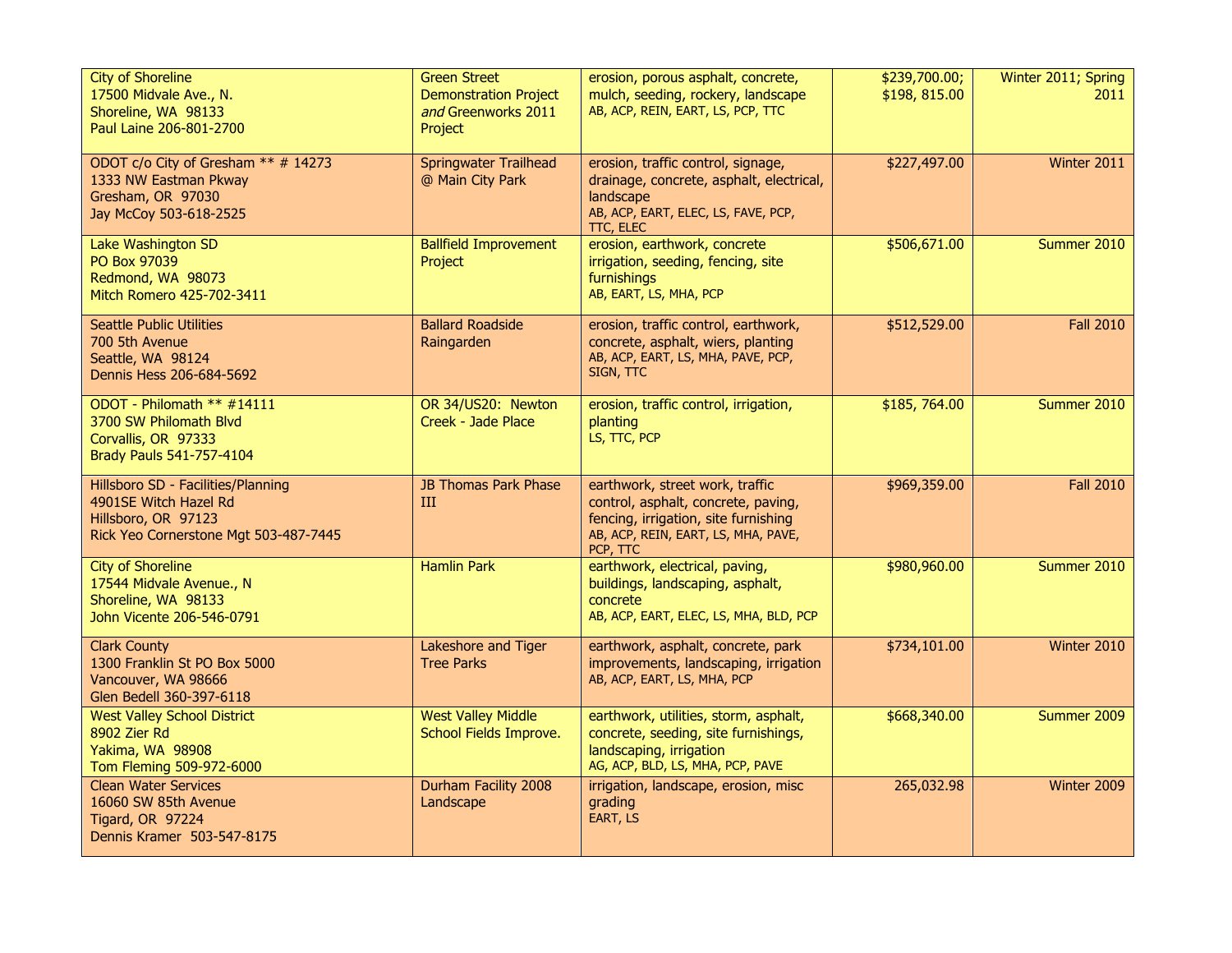| <b>City of Bothell</b><br>9654 NE 182 <sup>nd</sup><br>Bothell, WA 98011<br>Joseph Celano 425-489-3384                                 | <b>Centennial Park</b>                 | earthwork, utilities, sewer, water,<br>asphalt, concrete, park<br>improvements, building, landscaping,<br>wetland planting<br>AG, ACP, BLD, EART, LS, PA1, PAVE, SIGN                             | \$1,152,402.00 | Summer 2009      |
|----------------------------------------------------------------------------------------------------------------------------------------|----------------------------------------|---------------------------------------------------------------------------------------------------------------------------------------------------------------------------------------------------|----------------|------------------|
| <b>METRO Parks and Greenspaces</b><br>600 NE Grand Ave<br>Portland, OR 97232<br>Lydia Neill 503-797-1830                               | <b>Cooper Mtn Nature Park</b>          | earthwork, storm/septic, concrete,<br>buildings, asphalt, site furnishings,<br>boardwalk<br>AG, ACP, BLD, EART, ELEC, LS, MHA,<br>REIN, PA1, SIGN                                                 | \$1,922,634.00 | Summer 2009      |
| City of Seattle Parks and Recreation c/o:<br><b>Sitework Landscape</b><br>1927 Post Alley<br>Seattle, WA 98101 Jim Keller 206-285-3026 | <b>Madison Park</b>                    | earthwork, storm sewer, concrete<br>paving, landscape, irrigation,<br>masonry, signage, furnishings<br>AC, ACP, REIN, EART, LS, SIGN, PCP                                                         | \$651,222.00   | <b>Fall 2008</b> |
| <b>City of Hillsboro</b><br>Dept of Parks and Recreation<br>4400 NW 229th<br>Hillsboro, OR 97124<br>Lori DeVos 503-681-6120            | Magnolia Park Project                  | earthwork, drainage, irrigation, splash<br>pad, buildings, landscaping, paving,<br>concrete, electrical, furnishings<br>AG, ACP, BLD, EART, ELEC, LS, MHA,<br>PA1, PAVE, PCP, SIGN                | \$1,023,297.95 | <b>Fall 2008</b> |
| <b>City of Happy Valley</b><br>12042 SE Sunnyside Rd<br>Happy Valley, OR 97015<br>Carol Earle 503-760-3325                             | <b>Ridgecrest Road</b><br>Improvements | earthwrok, drainage, paving,<br>irrigation, planting<br>EART, ACP, LS, TTC                                                                                                                        | \$332,175.00   | <b>Fall 2007</b> |
| City of Lake Oswego<br>P.O. Box 369<br>Lake Oswego, OR 97034<br>Rob Amsbury 503-697-6588                                               | 10th street-Green Street<br>Pathway    | earthwork, drainage, woody debris,<br>masonry, irrigation, landscaping,<br>paving, concrete, wetland plants<br>AG, ACP, REIN, EART, LS, PCP, SIGN, TTC                                            | \$1,586,257.45 | <b>Fall 2008</b> |
| <b>Clackamas Parks and Recreation</b><br>9101 Sunnybrook Rd<br>Clackamas, OR 97015<br>Dennis Everson 503-841-3265                      | Pfeifer Park, Soccer<br><b>Fields</b>  | earthwork, drainage, irrigation,<br>paving, athletic fields, electrical,<br>seeding, concrete<br>AG, ACP, EART, ELEC, LS, PAVE, PCP,<br><b>SIGN</b>                                               | \$1,507,167.00 | <b>Fall 2007</b> |
| Lane County Public Works<br>3040 N. Delta Highway<br>Eugene, OR 97408<br>Dave Brown 541-682-6994                                       | <b>MLKing Development</b>              | landscaping and irrigation<br>EART, LS                                                                                                                                                            | \$871,233.00   | Winter 2008      |
| <b>Clackamas Parks and Recreation</b><br>9101 Sunnybrook Rd<br>Clackamas, OR 97015<br>Dennis Everson 503-841-3265                      | <b>Youth Sports Fields</b>             | earthwork, drainage, irrigation,<br>buildings, landscaping, paving,<br>athletic fields, concrete, electrical,<br>furnishings<br>AG, ACP, BLD, EART, ELEC, LS, MHA, PA1,<br>PAVE, REIIN, SIGN, TTC | \$3,977,609.00 | <b>Fall 2007</b> |
| City of Gresham<br>Subcontractor to Tapani Underground<br>P.O. Box 1900<br>Battleground, WA<br>John Chichosz 360-687-1148              | <b>Powell Blvd</b><br>Improvements     | Irrigation, landscaping, wetland<br>plantings<br>EART, LS                                                                                                                                         | \$782,300.00   | Spring 2007      |